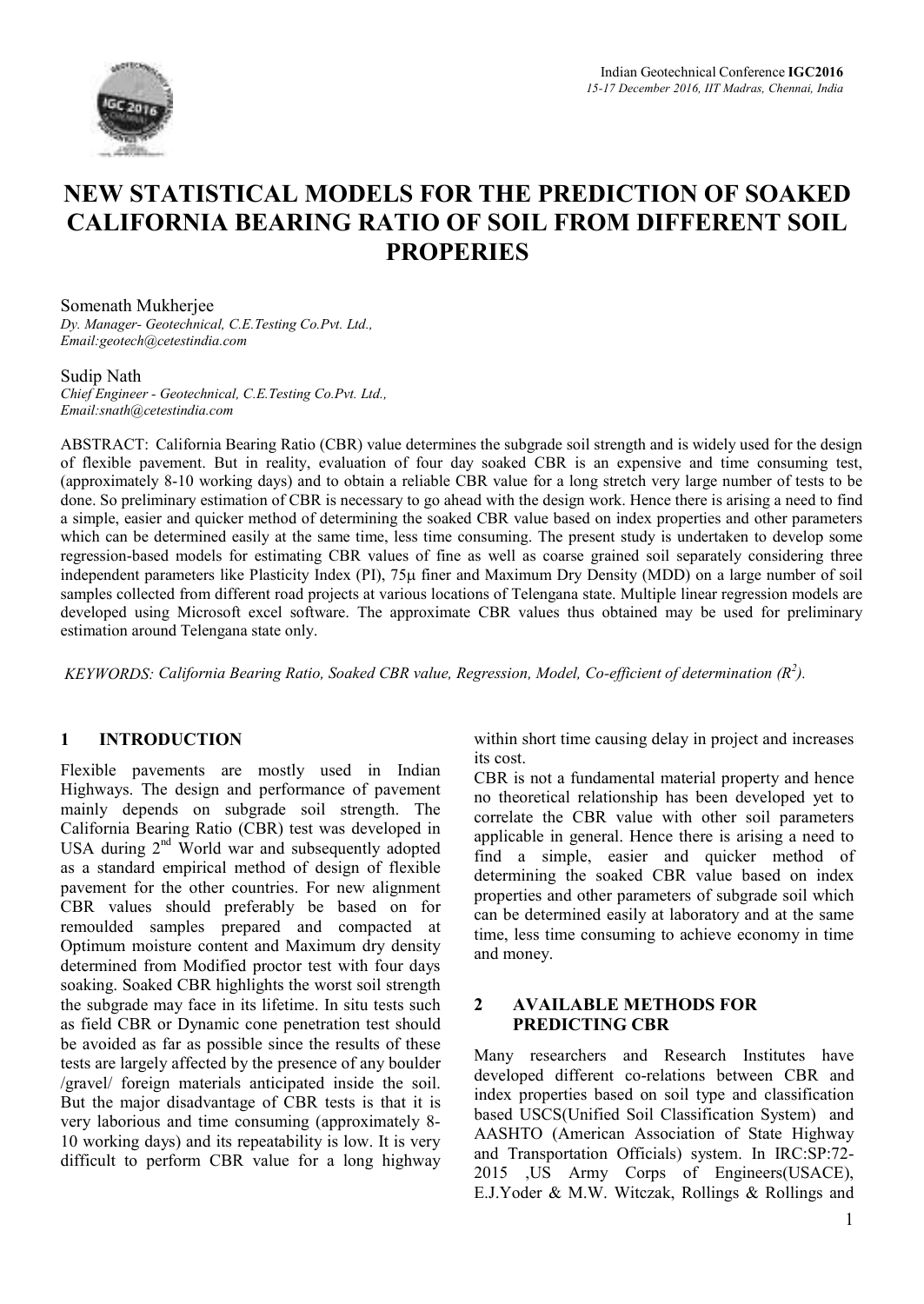National Cooperative Highway Research Programme of United States (NCHRP) various CBR values on the basis of soil classification tests are given. There is also a Nomograph for computing soaked CBR value from sieve analysis data. Moreover extensive number of correlation empirical equations have been developed by various researchers namely Satyanarayana Reddy & Pavani(2006), Venkatasubramanian and Dhinakaran (2011), Ramasunnarao and Siva Sankar (2013), Vinod and Reena(2008), Patel and Desai(2010), Yildirim & Gunaydin(2011) and Pradeep Muley and Jain(2013) which are applicable for a specific region and particular type of soil. A few widely used correlations are given in Table-1.

| <b>Table 1</b> Some well known correlations are as follows: |  |
|-------------------------------------------------------------|--|
|-------------------------------------------------------------|--|

| Sl.No          | Equation/Values for CBR             | Reference                                       |
|----------------|-------------------------------------|-------------------------------------------------|
| 1a             | CBR =5 for $D_{60} \le 0.01$ mm     | <b>NCHRP</b>                                    |
| 1b             | $CBR = 28.09(D_{60})^{0.358}$       | (non-plastic                                    |
| 1c             | $CBR = 95$ for $D_{60} \ge 30$ mm   | coarse grained<br>soil)                         |
| 1d             | 75<br>$CBR = -$<br>$1 + 0.728(wPI)$ | <b>NCHRP</b><br>(plastic, fine<br>grained soil) |
| 2a             | 2-3 for CH, MH                      |                                                 |
| 2 <sub>b</sub> | 4-5 for ML, MI, CL, CI              | IRC:SP:72-2015                                  |
| 2c             | 6-10 for SC, SM                     |                                                 |
| 2d             | $\leq$ 2 for Expansive clay         |                                                 |

 $D_{60}$  =Diameter on grain size distribution curve where 60 percent particles are finer.

wPI is Weighted Plasticity Index

# 3 OBJECTIVES OF PRESENT STUDY:

The present study is undertaken to develop some regression-based models for estimating CBR values of fine as well as coarse grained soil separately considering three independent parameters like Plasticity Index (PI), % finer than 75µ sieve (FC) and Maximum Dry Density (MDD) on a large number of soil samples collected from different road projects at various locations of Telengana state. The black cotton soil, which is widely available at this region, is also addressed separately. All the tests have been carried out in our own laboratory. Multiple linear regression models are developed using Microsoft excel software. The approximate representative soaked CBR values thus obtained may be used for preliminary design around Telengana state only.

# 4 DATA COLLECTION

## 4.1 Soil Selection, Sampling and Laboratory **Testing**

Different soil samples are collected either from a trial and Borrow pit at nearby locations of the proposed alignment of highway at suitable intervals having a depth of excavation of 1.00-1.50m. The Particle size distribution, Liquid limit (LL), Plastic limit (PL), Optimum moisture content (OMC), Maximum dry density (MDD) and CBR values are determined in our own laboratory. All these tests are as per IS 2720 Part I, II, IV, V, VIII and XVI specifications.

## 4.2 Geotechnical properties of collected soils:

Approximately 400 nos. of disturbed samples were analysed for our present work. Four types of soil are considered separately as (i) Type-A Expansible clayey soil i.e. Black cotton soil. (ii) Type-B normal clay (iii) Type-C silty sand with medium to low plasticity and (iv) Type-D silty sand with no plasticity.

| <b>Table 2</b> Geotechnical properties of studied soil in |
|-----------------------------------------------------------|
| Telengana                                                 |

| Soi1<br>Type | Properties | Range         | Median | Std.<br>Dev. |
|--------------|------------|---------------|--------|--------------|
| A            | FC         | 55-94         | 71     | 10.62        |
|              | PI         | 24-42         | 31     | 3.89         |
|              | <b>MDD</b> | $1.62 - 2.00$ | 1.86   | 0.10         |
| B            | FC         | 50-94         | 76.71  | 12.17        |
|              | PI         | $03 - 35$     | 09     | 8.38         |
|              | <b>MDD</b> | $1.60 - 2.12$ | 1.80   | 0.09         |
| C            | FC         | $14 - 50$     | 9.21   | 18.45        |
|              | PI         | $3 - 32$      | 5.56   | 13           |
|              | <b>MDD</b> | 1.82-2.18     | 0.065  | 2.09         |
| D            | FC         | 2.50-30       | 6.51   | 11.86        |
|              | <b>MDD</b> | 1.92-2.21     | 0.07   | 2.16         |

## 5 BASIS OF MODELLING

Two major factors which should be considered in establishing an empirical formula are as follows:

1) The selection of critical soil parameters to be included – Reliability of any prediction depends on the relative importance of different factors controlling the output result. Three parameters are choosen for our analysis- a) % finer than 75 µ sieve , b)PI and c) MDD. CBR value decreases with increase in plasticity index for clayey soil. From the experience it is seen that for coarse grained soil decrease in  $%$  finer than 75  $\mu$  sieve and increase in Maximum dry density value increases the CBR value.

2) Selection of type of model i.e. simple and complicated. This selection is a difficult task and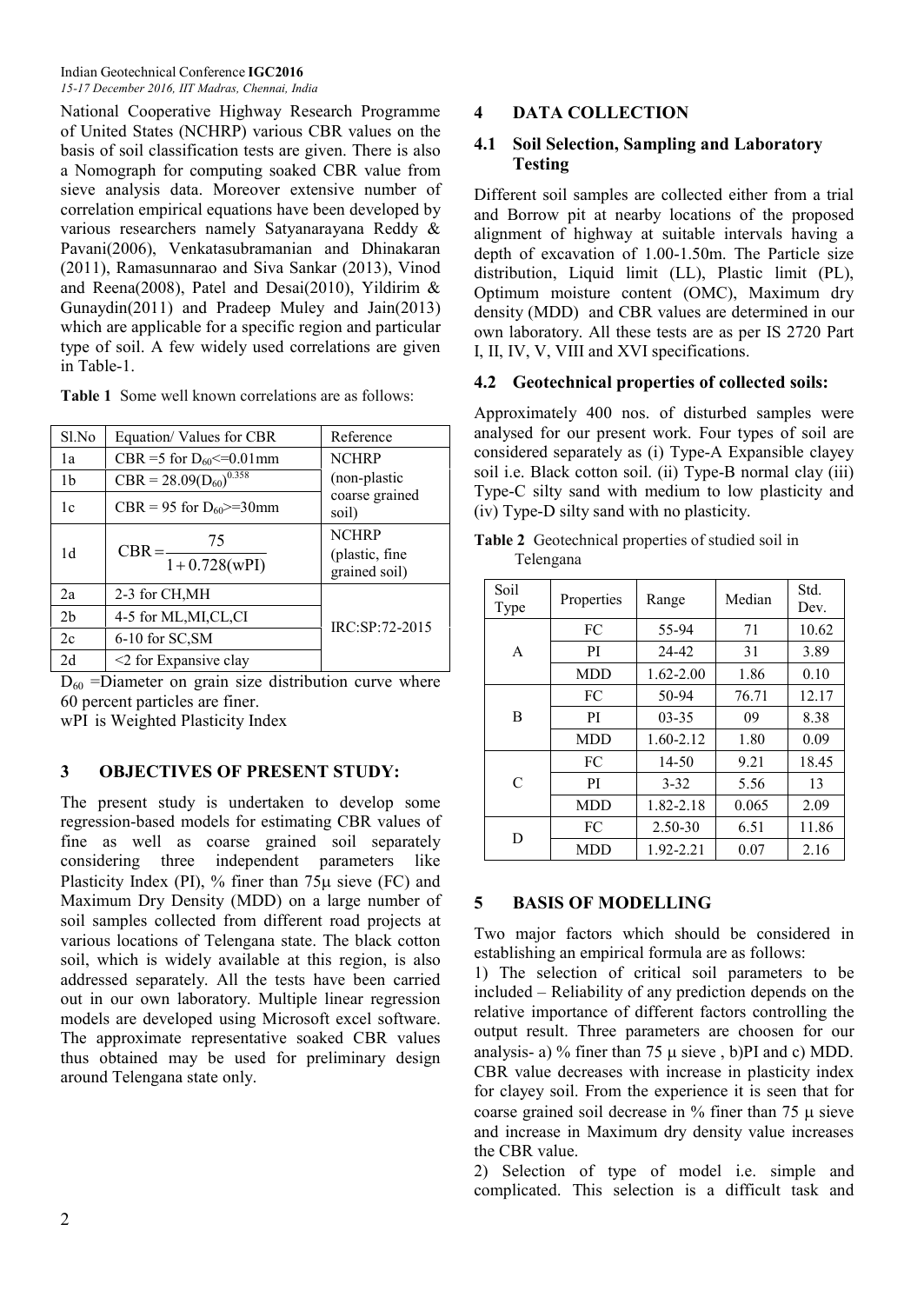

depends on judgements. In our analysis linear model is selected for all cases.

## 6 STATISTICAL ANALYSIS AND MODEL DEVELOPMENT

Statistical Analysis (Multiple Linear Regression) was carried out using Microsoft Excel software for developing new correlations considering CBR as independent variable and other three parameters as dependent variable. Five well known statistical indices (a) Co-efficient of determination i.e.  $\mathbb{R}^2$ , (b) Mean Absolute Percent Error (MAPE), (c) Root Mean Square Error (RMSE), (d) Mean Absolute Deviation (MAD), (e) F test were used in order to compare the performance and precision of the developed equation. It is to be noted that the closer the value of  $R^2$  to 1.00 and lower the value of MAPE, RMSE, & MAD, the better the model performance. F-test is performed to determine the adequacy of the model. Analysis of variance (ANOVA) is employed with an F-distribution with degrees of freedoms for regression and Error/residual. 95% of level of confidence is taken. If calculated F value is greater than tabulated F value, null hypothesis is rejected and a real relation exists between dependent and independent variables i.e. model is valid.

| Soil<br>Type | R <sub>2</sub> | <b>MAPE</b> | <b>RMSE</b> | <b>MAD</b> | F TEST/<br><b>FCRIT</b> |
|--------------|----------------|-------------|-------------|------------|-------------------------|
| A            | 0.973          | 13.282      | 0.611       | 0.491      | 497/<br>2.83            |
| B            | 0.921          | 23.257      | 3.191       | 2.397      | 460/<br>2.68            |
| C            | 0.946          | 20.228      | 4.275       | 3.527      | 846/<br>2.66            |
| D            | 0.986          | 9.401       | 2.801       | 2.239      | 1160/<br>3.29           |

Table 3. Comparison of different statistical parameters :

In comparison to the statistical parameters from the tables 3 it is observed that R-squared value is maximum and MAPE, RMSE & MAD values are quite low. Also calculated F value is considerably greater than tabulated F value.

This implies that the author's prediction appear to be in good agreement with the observed values and suggested as new empirical graphs in this study for determination of CBR in Telengana State.

On the basis of developed models the graphs for determining CBR values are as follows:



Fig. 1a. Black cotton soil- Variation of CBR with varying fine content for a particular MDD.



 Fig. 1b. Black cotton soil- Variation of CBR with different MDD & plasticity index



Fig. 2. Clayey soil (Other than Black cotton) - Variation of CBR with varying fine content, MDD & PI